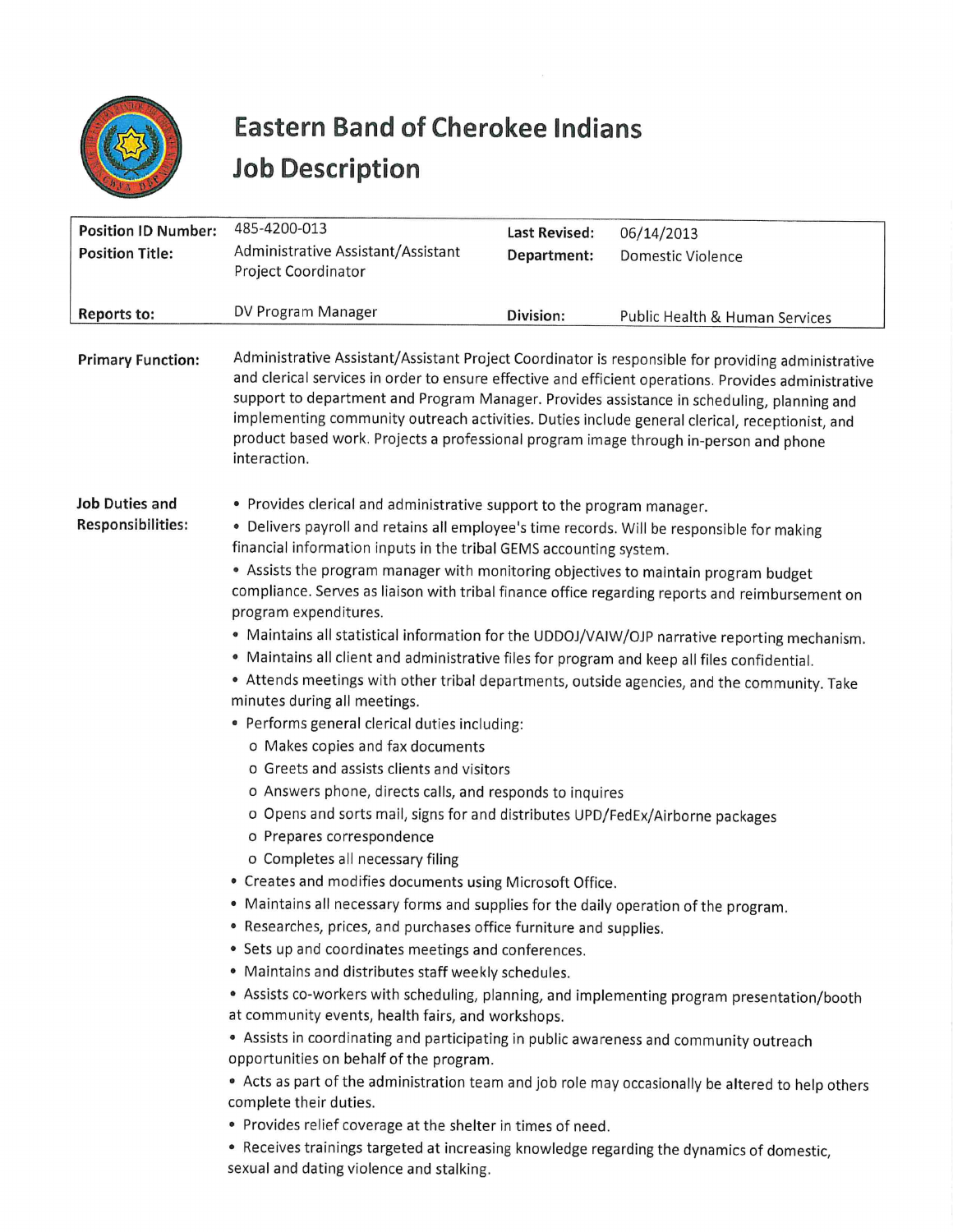¢ Completes all paperwork as required and on time.

e Uses supervision as a means for personal growth and development, and improved service to staff, program, and clients.

° Advocates for victims rights in the community and at all times present a positive self image to the community on behalf of advocacy and the program.

- ¢ Completes daily time study sheet to account for work time.
- ° Required to attend all mandatory trainings, sometimes requiring overnight travel.
- ° Performs job duties according to established safety guidelines and tribal policies.
- ¢ Other duties as required by Program Manager.

## Community Relations

- e Attends Community Club Council meetings and state forums.
- e Represents the EBCI and participate as requested in speaking engagements.

## Education /Experience:

- High school diploma or GED is required with two years experience working with tribal finance.
- ¢ Excellent verbal and written communication skills.
- ° Very effective organizational skills.
- \* Computer literate including the ability to operate spreadsheet and word processing programs.
- e Attention to detail and high level of accuracy.

° Ability to interact positively with unique individuals of all ages, gender, religion, cultures, ethnicities, attitudes, beliefs, and other characteristics without discrimination.

\* Commitment to supporting and empowering victims of crime and advocating against domestic violence in our community and society.

e Understand and protect client confidentiality at all times.

\* Acriminal background check must be completed for this position. However, a record is not an automatic bar to employment but is reviewed in relation to the job applied for.

° Pass a drug screen and at all times refrain from the use of mood altering substance.

¢ High moral character, polite, compassionate, courteous and tactful with the public, victims and their families, law enforcement and other staff.

\* Six to nine months would be required to become proficient in the most phases of the job.

## Job Knowledge:

¢ Must have knowledge of the social and political issues surrounding domestic violence on the Qualla Indian Boundary.

e Must possess knowledge of the court system (both criminal and civil) services available to victims of domestic violence.

¢ Must have the ability to write routine correspondence and create standard reports.

Requires the ability to organize work, deal effectively with the public, other tribal departments, and outside agencies.

e Must have knowledge of tribal personnel policies.

¢ Must be able operate a computer, typewriter, calculator, telephone, copy machine, facsimile, postal machine, and other office equipment as required.

° Must communicate effectively both verbally and in writing, follow instruction, work independently and as member of a group.

¢ Must be familiar with tribal accounting office procedures on purchasing and filing for reimbursement.

- Must possess knowledge of office administration and bookkeeping procedures.
- ¢ Provide office orientation for new employees.
- ° Knowledge of Cherokee culture and tribal operations is a plus.
- e Must possess and maintain a valid unrestricted North Carolina driver's license.